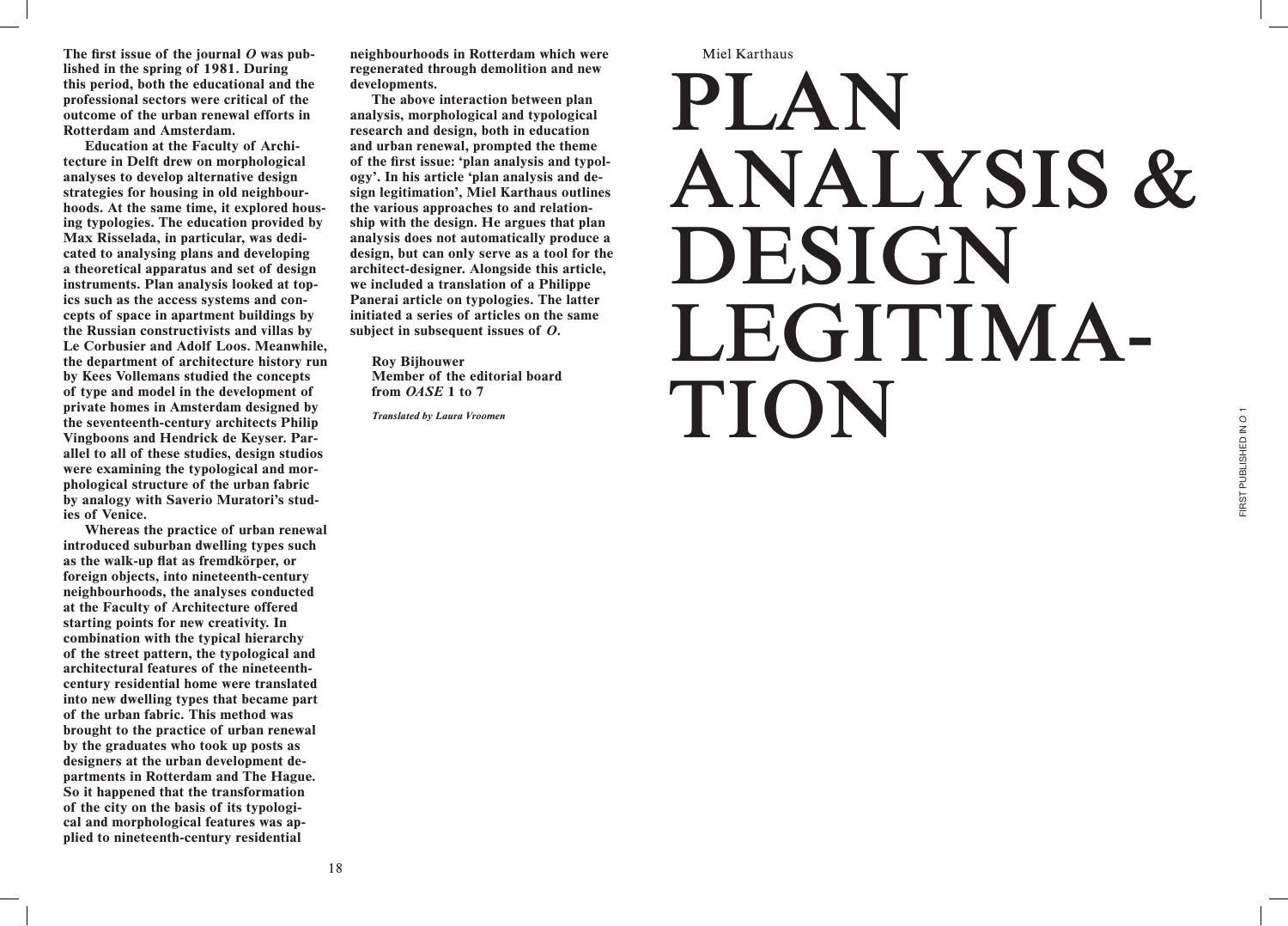In this article I want to take a very broad view of the term 'plan analysis'.

Although it was originally developed as an educational tool, I believe its meaning now covers more than simply learning to read a design. During the past ten years – ever since the democratisation – the term plan analysis has become more prominent in debates on architecture in Delft. So much so, that I would now like to use it as a term to describe a modern view of design and architecture. In this respect I see a link between 'plan analysis' and 'design output'. In doing so, I am giving it a broader meaning than Max Risselada does as a teacher. In his preface to 'Doel en vermaak', $<sup>1</sup>$  he</sup> never links 'analysis' and the actual design process. He merely identifies an affinity between the method of plan analysis and the design process. However, especially now that plan analysis has come to be associated with concepts such as 'morphology' and 'typology', there is indeed a reciprocity between analysis and design.

1 Frits Palmboom, *Doel en Vermaak in het Konstruktivisme* (Nijmegen, 1979).

The term 'plan analysis' has its roots in Delft. Although its origins derive in part from the same impulses that, on an international level, are now creating the icons of 'postmodernism', the difference between the two is even more conspicuous: plan analysis has a fundamentally different approach to history. Its methodology may still be underdeveloped, yet plan analysis offers a genuine study of all the tools and material that architecture, as an institution, has generated. This approach is more likely to help the discipline reflect on its own history than all the hype in the illustrated press would have us believe. To preserve this difference, the analyses really ought to develop into a robust set of instruments. Genuinely interested in turning its own history into an 'object' of knowledge instead of merely roaming around in it as if in a nostalgic pleasure





garden, it must – as if it were a science – account for its methods. And this is not an easy assignment, as every new theme, every new task that architecture envisages, whether it relates to the city, a particular function or construction, calls for the development of an appropriate method of analysis. The search for real chances to respond to current urban and planning problems continually throws up new questions about the history of architecture, just as it calls for new techniques for deploying that history. It involves continuous debate on those instruments of knowledge. At present, criticism provides the only place for debate on methods of architecture/historical research. But however much a particular form of architecture may benefit from analyses such as those by Wittkower or Colin Rowe, they will never suffice for the simple reason that 'criticism' never leads the way. Whereas architecture may get an idea of its history in a close, reciprocal relationship with criticism, it will still have to pose its own questions, as this is the only trigger for a subsequent development in architectural output.

Initially, 'plan analysis' challenged the then dominant conception of design: that of 'Forum'.2 Although the approach covered a range of different ideas and methods, it rather limited the precise meaning of the term plan analysis. It found its meaning in the coherence of what it opposed. During the lengthy battle against the so-called ideology of the artist/architect, 'plan analysis' came to mean an approach that covered the method of design as well as its professional practice, the relationship with historical material and design education. In short, it was a completely novel concept of design, a new approach to architecture. The positions that were adopted then, about five years ago, must be retained and reconsidered, as they provide a theoretical foundation for the further development of the 'instruments of knowledge'.

Over the years the term plan analysis has been associated with such a diverse range of aspirations and movements in architecture that the term now circulates too widely. A great deal of international work, such as that of the five Americans, Stirling, Rossi's typological work, and so on, has also left its mark on those studios that draw on plan analysis. As a consequence, the term has become rather imprecise. Right now, it refers to a certain approach to design rather than a clearly defined method. A single method among many.

This imprecision need not be a barrier to the concept's effectiveness at all. Something that is difficult to define in any detail can still be extremely effective in a wide range of areas. This is particularly pertinent to matters governing human behaviour. And to some extent it also applies to 'plan analysis' as an 'approach'. It actually managed to establish itself fairly easily in education, and I suspect that the current generation of students cannot quite understand what we were struggling with at the time of the reappointments of Van Eyck and Hardy.<sup>3</sup>

Certainly enough to not pursue it any further. Yet this fosters a number of misunderstandings. One such misunderstanding is the notion that you can use 'plan analysis' to design. Another is the idea that a typological study is indispensable if you are commissioned to build a library or psychiatric institution. After all Jos Louwe, $4$  in his explanatory notes to the competition entry for a psychiatric institution, wrote: 'The type. The concept of type plays an important role in our *understanding of form*. In Studies by Jos Louwe & Casper van der Hoeven **that the type is a fundamental principle that** tration, 1.

2 The name 'Forum' refers to a magazine in which architects Herzberger, Van Eyck, Apon, Bakema and art historian Hardy published work between July 1959 and May 1963. 3

#75 OASE

PLAN ANALYSIS AND DESIGN LEGITIMATION MIEL KARTHAUS OASE #75 For those who are interested, the debate surrounding history education provides a good entry MIEL KARTHAUS point. In Delft, too, there was a struggle to establish historical materialism PLAN ANALYSIS AND DESIGN LEGITIMATION in education. One might say that this laid the foundation for the 'plan analysis' that would emerge later. See the reports *Historie Nu* (June 1973) and *Historie Nou En* (October 1973). 4 Jos Louwe

was long associated with the working group of C. Weeber and L. van Duin, one of the studios that developed plan analysis in education. Last year he and C. van de Hoeven submitted a design called 'März, no. 223' to a competition for a psychiatric institution. Quote: illus-

21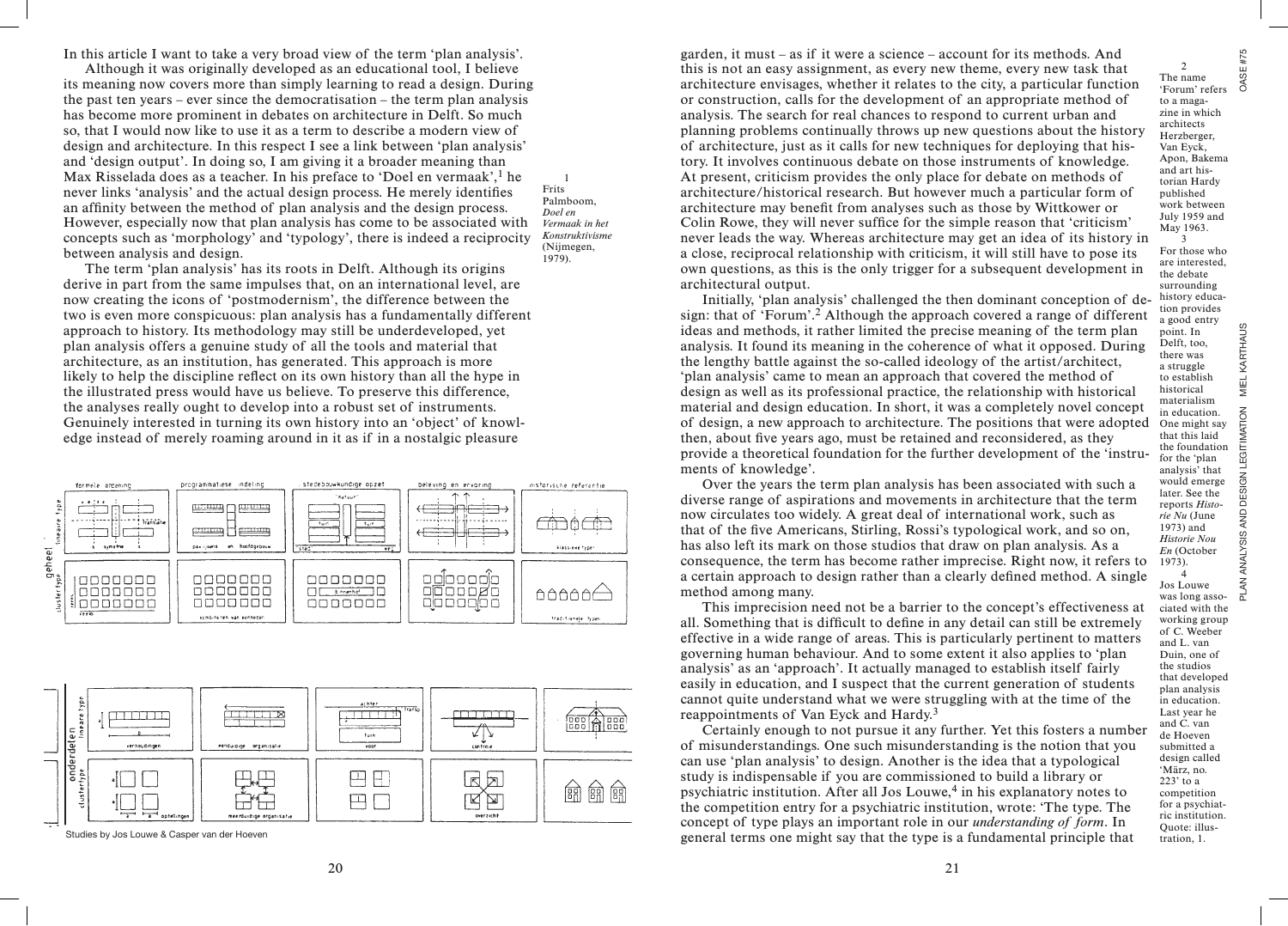

Aldo Rossi







governs the construction of buildings. Because a type has crystallised over the years it offers the guarantee of satisfying certain practical requirements and finds itself embedded in the experience and collective memory of users. It thus offers the designer a starting point from which to interpret the type and arrive at a 'good' design.'

Following Rossi, a great deal of modern, so-called formal work is characterised by 'typological clarity'. These designs present themselves 'as' type, and not as concrete, temporal and spatial *interpretations* within a typological series. In these instances an analytical tool, the typological, is instantly assimilated in the design. Type becomes Form. Strictly speaking, any reference to a type to legitimise a particular form is based on a misunderstanding of the role of analysis in design. Of course, a design touches upon the reasons why a type transforms or survives. It's those reasons that legitimise a design, not the analysis itself. This kind of misunderstanding is to be expected at a time when architecture wants to show an interest in its history. At that point plan analysis is in fact its opposite, because it is not used as an instrument of knowledge but as a design tool. There is no one-to-one relationship between analysis and design. No more than form ever followed function, does form follow type.

Now that the word is starting to crop up in job descriptions for new lecturers, it is threatening to become a magic word that can be deploved anywhere, anytime. Architects have always had a predilection for magic words to help them flog their designs. If we want to be able to discuss plan analysis as a collection of methods we must first make a clear distinction between the many purposes it serves.



**OASE #75** 

22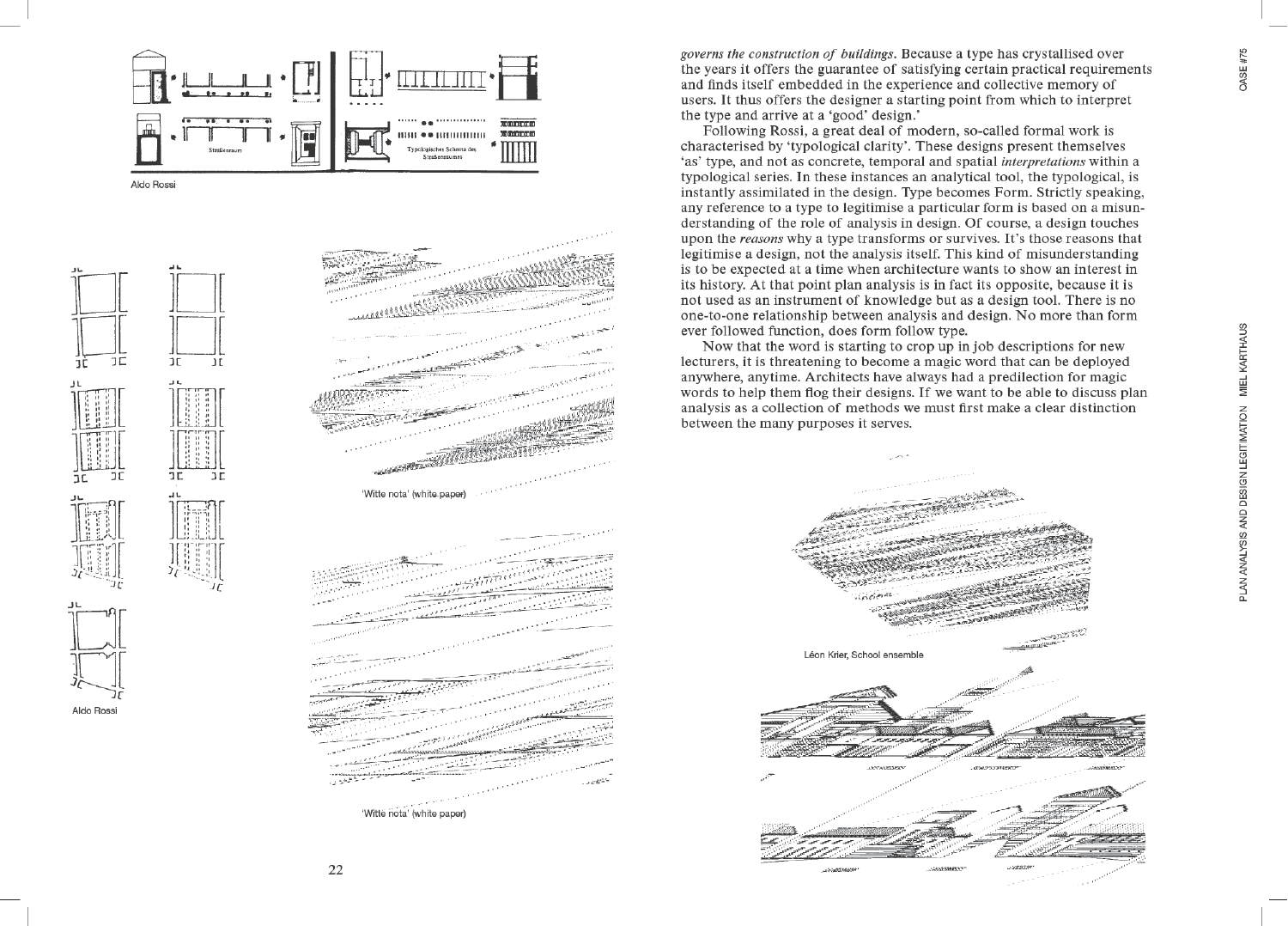6

PLAN ANALYSIS AND DESIGN LEGITIMATION MIEL KARTHAUS OASE #75 *approach to the problem of crossroads* (The Hague, August 1980). The morphological study was done by R. Van Genderen and J. Hoffman. PLAN ANALYSIS AND DESIGN LEGITIMATION MIEL KARTHAUS

For instance, is the analysis in question quite distinct from a design commission or is it directly linked to a particular design process? Are we dealing with a study that transcends a mere ideological critique? Is it a checklist? These questions can be put to every single design with the aim of quickly obtaining similar sets of information. Or are we trying to identify the specific qualities of a piece? Is it a single piece or an entire oeuvre? Does the analysis consider the piece as a whole or is it trying to find meaning in its constituent parts? Is the key focus on urban planning or on the buildings themselves? Sometimes things become confused: in his analysis of urban morphology, in favour of squares and streets, Leon Krier harks back to a very distinct, almost allegorical historicism of monumentality.

He needs this exaggerated monumentality and its 'historical value' to come up with a compelling design for these public spaces. This architecture  $\frac{5}{\text{These}}$ serves his urban-planning analysis and is subordinate to it. (Unfortunately, he extends this analysis of the European city into a critique of industrial society as a whole.) A truly perceptive analysis of specific monuments within the historical context of the city and their effect amid the modernist onslaught would distract from his strategy! It would sap the power of his exaggeration. He needs the 'image' of history rather than history itself.

Our best option, if we were prepared to take people like the Kriers seriously, would be to develop, with painstaking accuracy, instruments and drawing techniques that will tell us about certain types of buildings, façades, blocks and site layouts and their relationship to the urban space. In this respect the analysis of Amsterdam neighbourhood Dapperbuurt by Engel and Hobus as well as Louwe and Louët's graduation project continue rather than contradict the Kriers' approach.<sup>5</sup> I should also mention

These two studies have never been published, but do have a place within education. The morphological study of Amsterdam by J. Louwe and Louët can be found in the architecture library; this study will soon be published by SUN.

the so-called 'Witte Nota' (White Paper), a morphological study carried out for The Hague, because it was the first time a city council (its urban development department) made use of such an analysis.6

The case of the Kriers demonstrates that a particular form of architecture can be used to explain something else. Rather than seeking its own perfection or balance, it focuses on a particular theme that it would like to know more about. This, of course, is the normal state of affairs. However, it places the plans in a position parallel to the analysis of design. Although using different tools, both methods can aim for similar things. If Rossi had not had any specific intentions, he might as well have excluded typology from his design and included it in his analysis. This interchangeability hampers our ability to distinguish between their potential. Before addressing the constantly changing relationship between plan analysis and design, I want to look at some of the general characteristics to come out of the polemic with the 'Forum' architects. Urban Development Department, *The inner city layout, an urban planning* 

## PLAN ANALYSIS AND THE CONCEPT OF HISTORY

Back in the day when everyone who wanted to familiarise himself with the world of architecture did so 'at his master's feet'; back in the day when architecture in its 'counterform' had to uphold the reality of human civilization against a deceitful, bureaucratic society; back in the day when a design could only be created by a highly personal and independent imagination and only acquired its meaning in 'experience'; back in that day, 'plan analysis' started questioning the neurotic wranglings of a discipline that had lost its function. It posed simple questions such as: 'What are the









24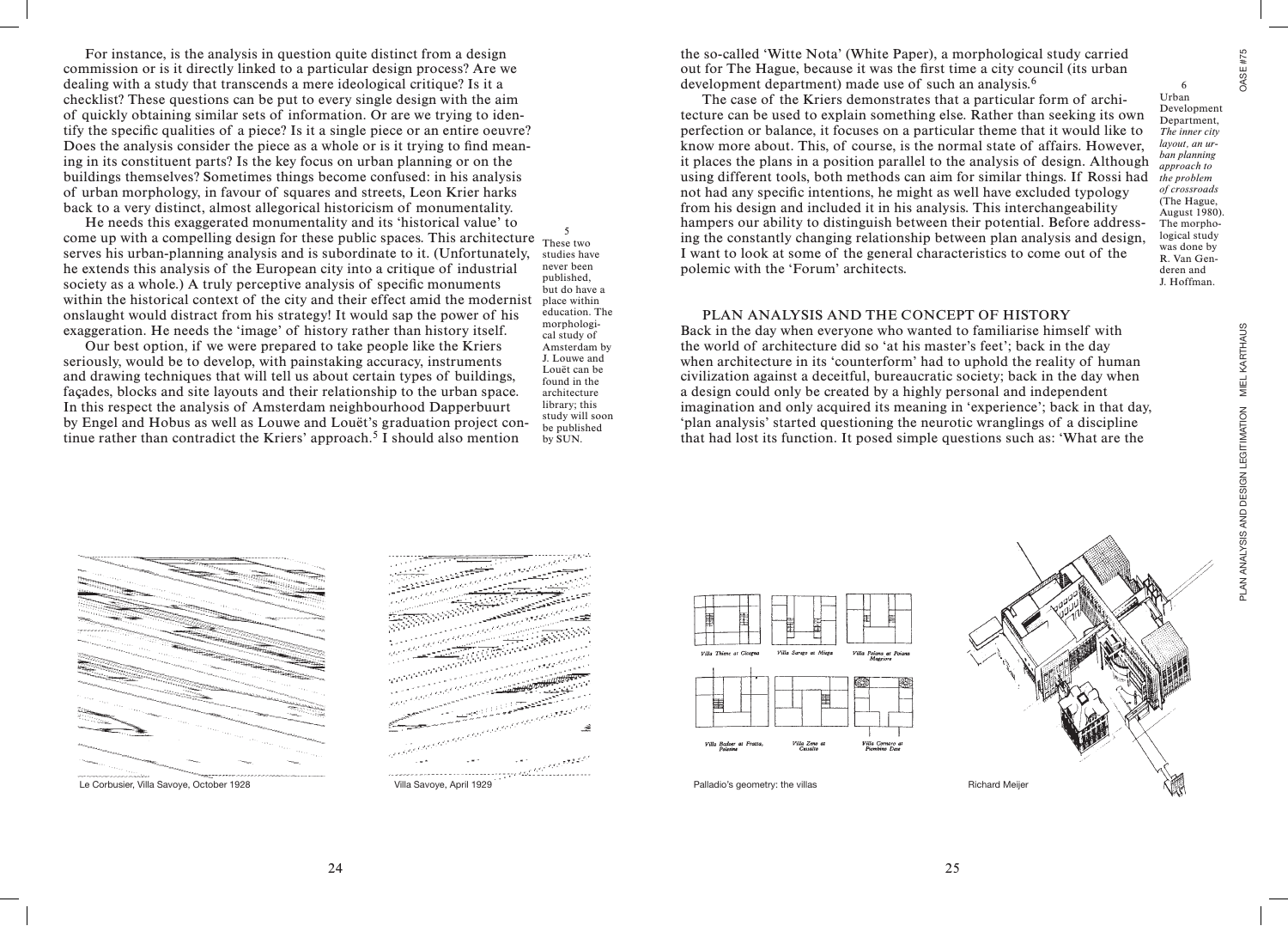building blocks used here?' and 'What are we actually looking at?'

With this down-to-earth stance, plan analysis put itself up against a complex, but very cohesive system of ideas. The idea of a creative personality, who places his immaculate reputation against the political establishment, was confronted with his powerlessness in planning. The 'autonomy' of an independent intellect had to face up to the frustrations it was creating for itself. The individual creative process, the arena of the conscious and subconscious, the 'image' as the source of the design, came up against the historicity of the material. The idea of progress in history, with each subsequent design shouldering the expectation of 'deliverance' from an old contradiction; an architecture heading for freedom . . . The notion of the perfect, eternal work of art. Suddenly all this could be undermined. Plan analysis made us realise that the totality of a work of art or a design can be taken apart, dissected into constituent parts that, from an objective point of view, are found to be effective in the work as a whole. This realisation then provides the basis for taking the material further – further in what is ultimately a random direction.

The realisation that an analysis need not target the whole, the unique synthesis of the individual components, was liberating in the sense that the next step in the narrative need not be taken by a struggling individual, the tormented artist, who is forced to try and understand the essence of the phenomena surrounding him. It brought to an end the holy quest for a new Unity.

The optimistic conclusion that *partial* knowledge suffices may not enable us to get an immediate sense of what makes a work of art unique, but it is enough to allow us to objectively supply material for subsequent interpretations – interpretations that may be experimental, whose direction is determined by minor, practical considerations. Service-driven.

This view of history, which is implied by the term 'plan analysis', took quite a bit of weight off our shoulders. Suddenly, many of our struggles proved futile. The futility of architecture as 'fruitless effort': the effort to implement a certain form as quality and truth against the constraints of regulations and across the communication quagmire of multidisciplinary planning. New prospects were opened up because the built product was no longer required to meet strong, a-priori expectations as *form*; because the built product was no longer compared with the original intentions, the idealising 'image' of the artist; and because the work of art was no longer competing with its creator's original intentions. From now on, the design could incorporate bureaucratic stipulations just as easily as it had always taken its cue from natural constraints. Just as the whole area of spatial planning draws on 'dialogue', the team-based design process was opened up. It was now possible to 'discuss' the design, because its constituent parts could be named. This facilitated a new, pragmatic approach, without the risk of lapsing into opportunism.

Plan analysis as a form of historical research allowed architects to obtain design principles from a *fragmented* historical study. Gone was the need to travel like tourists through time and space, looking for lost modes of existence. And gone, too, the need to become a historian. After all, an architect need not identify a structure in history. He needs to see his commission in its historical context – not to derive it from that historical context. After all, history does not tell us what needs doing. At any moment in time, history is open to renewed interpretation. At any moment in time, you can identify new links between current commissions and what





**OASE #75**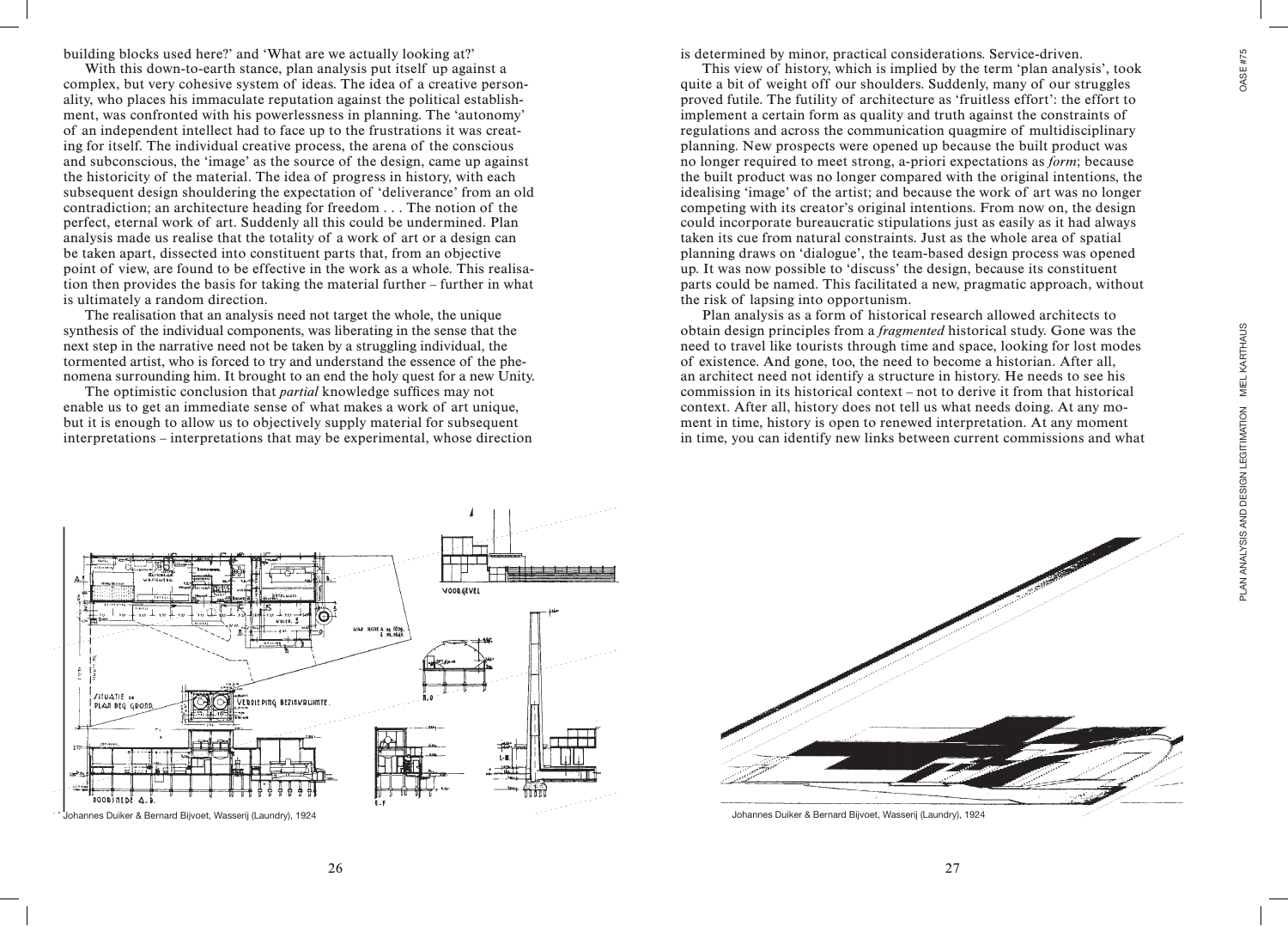**OASE #75** PLAN ANALYSIS AND DESIGN LEGITIMATION MIEL KARTHAUS OASE #75

PLAN ANALYSIS AND DESIGN LEGITIMATION MIEL KARTHAUS

has gone before. Plan analysis stands for an instrument that, in contrast to the subjective experiences of the 'tourist' travelling through time and space, can obtain an 'objective' knowledge from the history of architecture. Objective because it objectifies this history: examines its constituent parts and their effect. It never 'subjectifies' by trying to find the answer or the solution to its own problems in history.

Plan analysis as an instrument of historical research also stands for a 'fragmented' knowledge, because it never organises history or attributes an underlying plan to history; instead it names and examines fragments thereof. It makes history available to us as material that can be interpreted. Nothing more and nothing less. 'The way things were' is of secondary importance. What matters most is the question which elements, which fragments are most evident in history. This is where it differs from a plan analysis at the service of historiography. The question of which historical elements are objectified – and thus isolated and turned into material – is an extremely practical one. Deciding which questions to ask of the historical material, into which constituent parts to deconstruct the work, and which levels to distinguish: in a word, the analytical methodology need no longer legitimate itself in terms of historical accuracy. The method can be directed by the practical problems posed by the present commission. For instance, the method of plan analysis could be built on the products of Wittkower's historiography. In 'Architectural Principles'7 he demonstrates how architects such as Alberti and Palladio based their designs on archaeological research into the ruins of their illustrious past. Using detailed analysis, Wittkower shows us how they experimented with these 'archaeological fragments' in brand new commissions. I mention this text

Rudolf Wittkower, *Architectural Principles in the Age of Humanism* (London, 1974).

7



at the roots of 'plan analysis' because this reading of Palladio's work was once the subject of a polemic with Van Eyck, who stressed that Palladio's mannerism achieved a new relativist unity. Whereas Van Eyck seeks a new balance, a new synthesis, unity, Wittkower exposes the montage technique that uses fragments of form. Plan analysis is more of an archaeological task than a form of historiography. Frits Palmboom notes something similar when he describes the work needed for 'Doel en Vermaak'. What it shares with archaeology is an interest in the actual material being dug up. This material does not serve primarily as a means of reconstructing history, but as an end in itself. It does not seek to tell the story of the historic city and support this with examples of ancient morphologies, but tries time and again to unearth new forms from the city, and to differentiate them amid the noise of the developed city. Every form that can be differentiated by a suitable drawing is one. We can determine, quite objectively, that the form exists and is therefore effective. It is then up to the designer to determine the consequences. It is this view of history that gave rise to the major 'relief' brought by plan analysis. A culture that neither progresses, as was planned, nor fails to do so, no longer requires the kind of intellect that wants to fathom, let alone control, the overall picture.

So instead of the world becoming ever more complicated, because everything became exponentially tangled up, it became simpler. The neurotic urge to keep explaining the part in relation to the overall picture and seeing this whole in every part was replaced by the possibility of a pragmatic approach: the possibility to isolate a form from history and to explore the potential of individual aspects. Just as Foucault's words want to merge with the flow of words, architecture can now enter history and in so doing probably also the city.

This also means that architecture need not pose *as* history. *Architecture* is the last guise in which architecture will make its presence felt.

## ARCHITECTURE IN THE GUISE OF ARCHITECTURE

This obviously paraphrases Tafuri, when he stresses architecture's will to survive. But what can we expect of an architecture that delves into history? So far I have been talking about plan analysis as a tool to enter history. As a technique this analysis is *separate* from the design process. The analysis objectifies the historical material and makes it available to us as an object; the design then works with it, interprets it.

Through analysis, the design develops a certain distance from history. Simply by keeping this moment of deconstruction separate from the design process does the design come to occupy a certain relationship vis-à-vis history. And it is *not necessarily* completely 'devoured' by history, which is, generally speaking, what happens in postmodernism. The latter gets completely caught up in the abundance of past forms. Without any degree of distance it flaunts itself by saying 'I look like architecture so I must be architecture'.

Such distance can be the strength of plan analysis as well as its weakness. Let's compare it briefly with the design process that keeps its relationship with the historical material within the design itself.

Now that a rational formulation of function and production criteria appear to have lost their edge as a foundation for a design output, we need to develop another source of information. If this information must come

Peter Eisenman